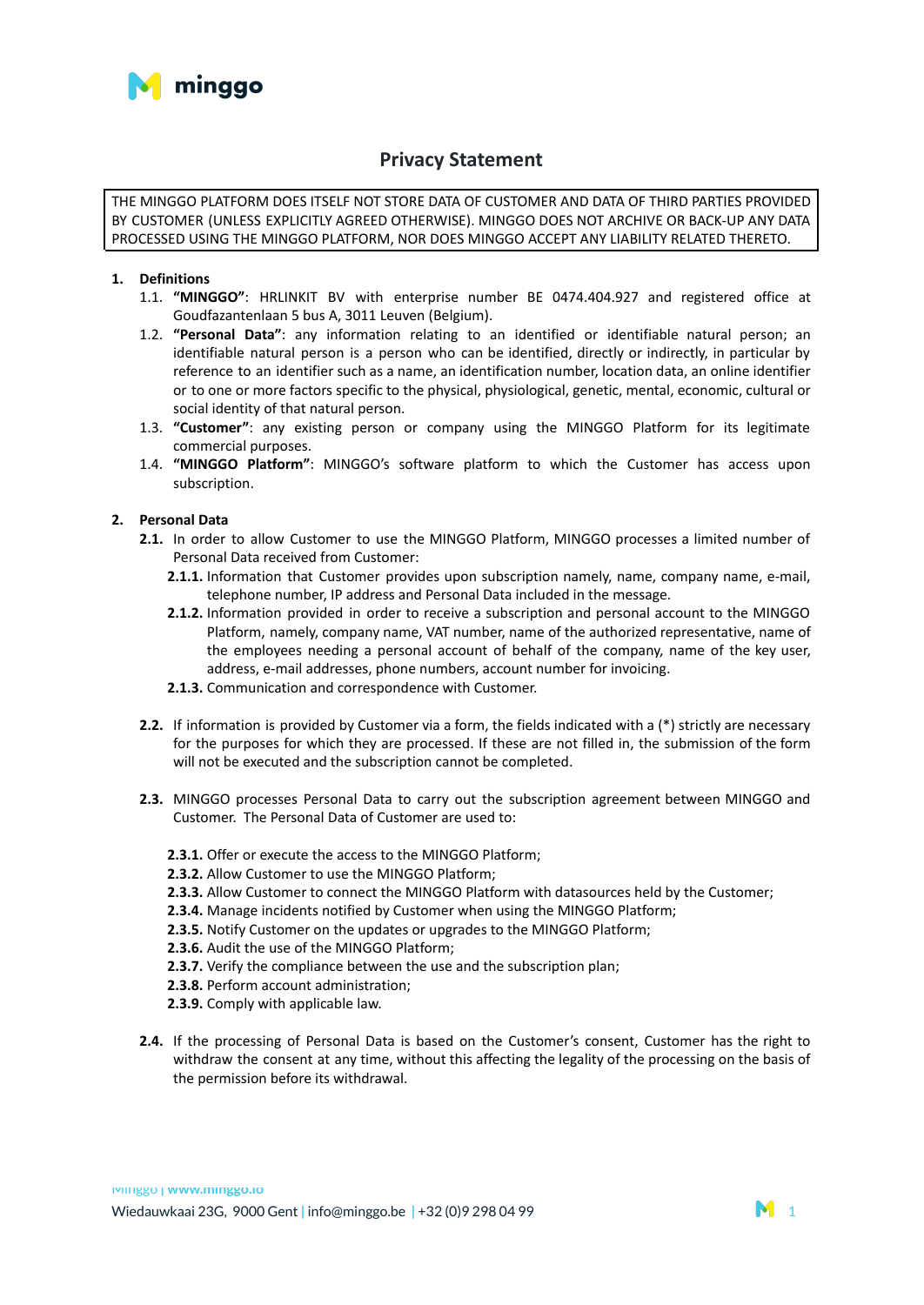

## **3. Disclosure of your information**

- **3.1.** MINGGO does not sell or rent the Personal Data to third parties.
- **3.2.** Within MINGGO Personal Data are only made available to its staff and subcontractors on a need-to-know basis.
- **3.3.** MINGGO may disclose or share Customer's Personal Data when required by law, or to enforce or apply the Subscription Terms MINGGO, to protect MINGGO's rights, property and safety. This includes exchanging information with third party companies and organisations for the purposes of fraud protection and credit risk reduction.
- **3.4.** MINGGO can change its corporate structure by changing its legal form, merger, acquisitions and sales. In such transactions, Personal Data may be transmitted in accordance with this Privacy Statement and the applicable data protection legislation.

### **4. Storage and retention of Personal Data**

- **4.1.** The Personal Data that MINGGO collects from Customer are transferred to any data-servers hosted in any country of the European Union and the US.
- **4.2.** Although MINGGO undertakes its best effort in protecting Customer's Personal Data, MINGGO cannot guarantee the total security of Personal Data.
- **4.3.** MINGGO takes appropriate technical and organisational measures to prevent unauthorised access to the Personal Data received.
- **4.4.** Upon instructions of the Customer and termination of the subscription, MINGGO will delete all Personal Data from the MINGGO Platform.

#### **5. Transfer outside the EU**

When personal date is transferred to any data-server in the US, MINGGO will assure an adequate level of protection, including the use of Contractual standard clauses, is provided.

#### **6. IP addresses and cookies**

- 6.1. MINGGO may collect information about Customer's computer, including where available IP address, operating system and browser type, for system administration and to report aggregated information to Customer. This is statistical data about Customer's browsing actions and patterns and does not identify any Personal Data.
- 6.2. For the same reason, MINGGO may obtain information about Customer's usage of the MINGGO Platform by using a cookie file which is stored on the hard drive of Customer's computer. Cookies contain information that is transferred to Customer's computer's hard drive. They help MINGGO to improve the access and use of the MINGGO Platform.
- 6.3. Customer may refuse to accept cookies. However, if Customer selects this setting Customer may experience reduced ease of use of the MINGGO Platform. Unless Customer has adjusted the settings so that it will refuse cookies, the MINGGO Platform will issue cookies when Customer logs on to the MINGGO Platform.

#### **7. Aggregated statistics**

- 7.1. MINGGO may collect statistics about the behaviour of Customers and use of MINGGO Platform. For instance, MINGGO may monitor the most popular parts of the MINGGO Platform, the applications and functionalities most used, and the number of connections to external datasources.
- 7.2. MINGGO may display this information publicly or provide its Customers or third parties with expert reports or benchmarks. However, these data are anonymized and therefore not considered Personal Data.

#### **8. Customer rights**

- **8.1.** Customers have the right to request to review, rectify or erase Personal Data or to limit the processing of their Personal Data, as well as the right to objection to processing of the Personal Data and the right to request data transferability.
- **8.2.** All these requests should be addressed to privacy@minggo.io.